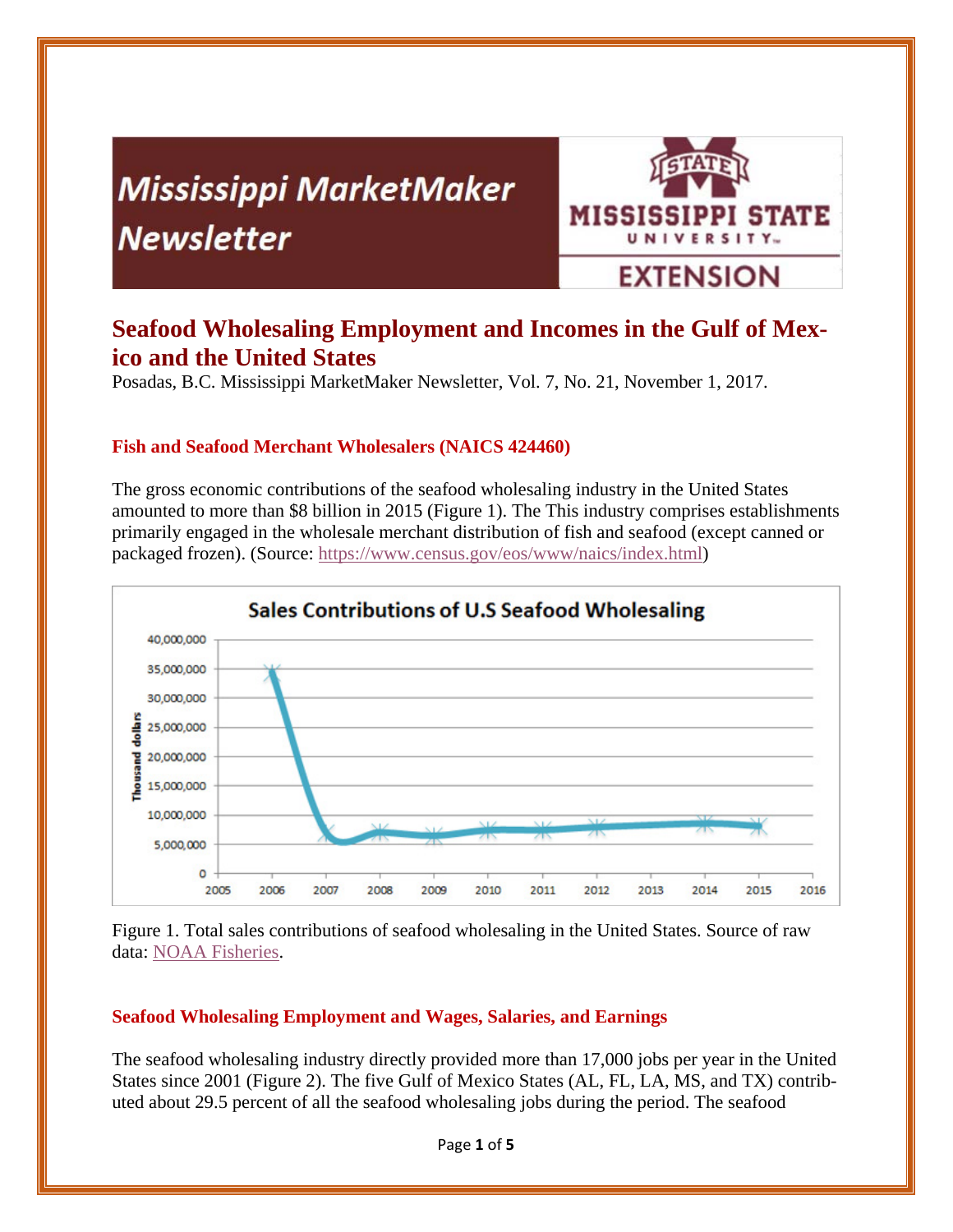wholesaling activities in Mississippi and Alabama added 0.9 and 1.8 percent of the total number of seafood wholesaling positions, respectively.

The combined wages, salaries, and proprietor earnings (at constant 2016 prices) of all the QCEW employees, non-QCEW employees, self-employed, and extended proprietors in the United States averaged almost \$27,000 per person during the past 16 years (Figure 2). The annual pay of workers and owners of seafood wholesaling businesses in the five Gulf of Mexico States averaged more than \$35,000 per person or 131 percent of the national average. Mississippi and Alabama seafood wholesaling workers and owners received average annual pay equivalent to 103.8 and 80.3 percent of the national average, respectively.



Figure 2. Annual Employment and Wages, Salaries, and Earnings of Seafood Wholesaling QCEW Employees, Non-QCEW Employees, Self-Employed, and Extended Proprietors**.** U.S. Bureau of Labor Statistics, Quarterly Census of Employment and Wages. Source of raw data: EMSI.

#### **Distribution of Seafood Wholesaling Workers by Gender**

The 2016 industrial overview released by EMSI (October 2017) showed that among seafood wholesaling workers and owners in the United States, approximately 73.8 percent were males (Figure 3). About 26.2 percent of the seafood wholesaling workers and owners were females. In the Gulf States, relatively fewer females worked in seafood wholesaling plants.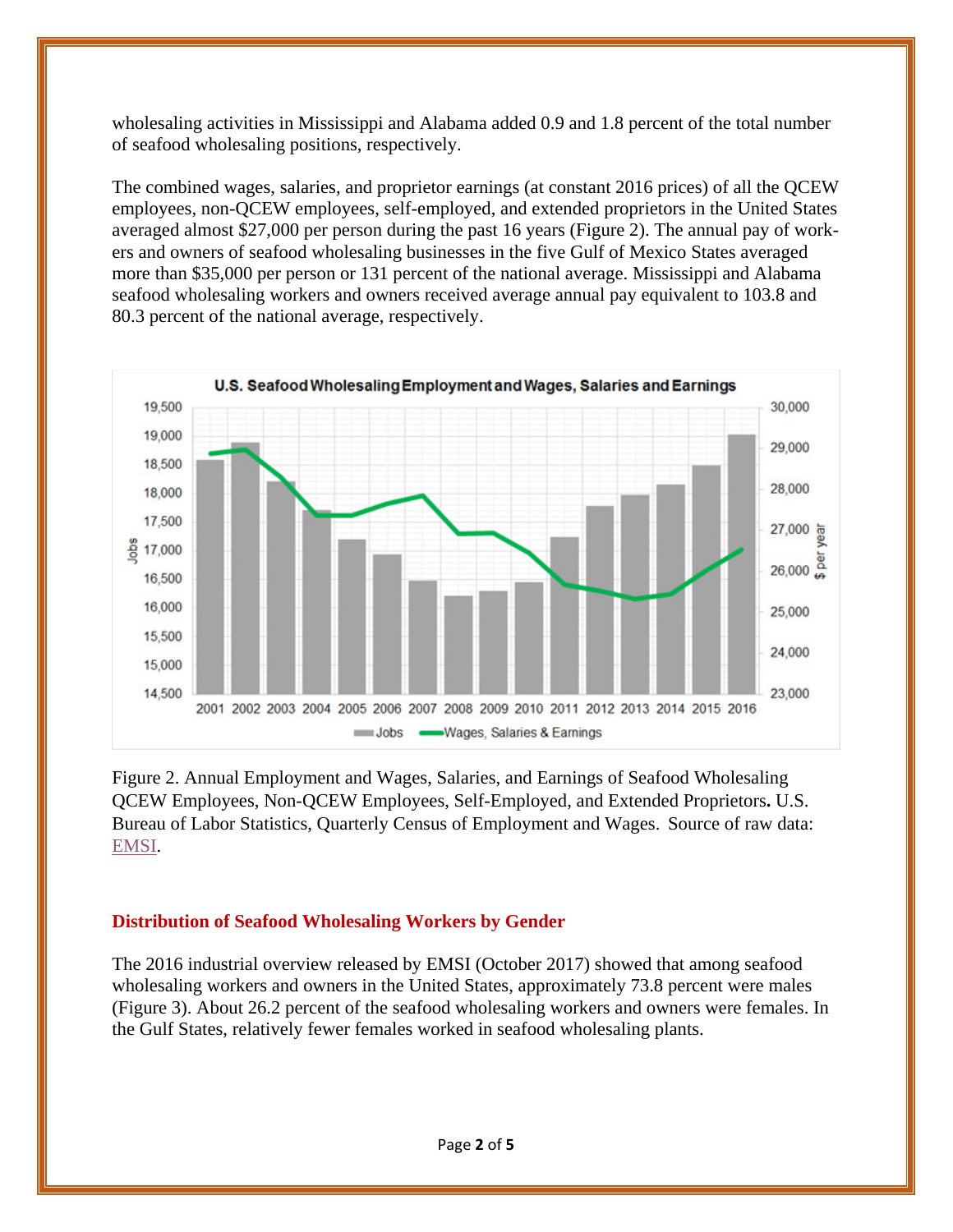| <b>Industry Gender Breakdown</b> | <b>United States</b> |              | <b>Gulf of Mexico States</b> |              |
|----------------------------------|----------------------|--------------|------------------------------|--------------|
| Gender                           | $2016$ Jobs          | 2016 Percent | $2016$ Jobs                  | 2016 Percent |
| Males                            | 22,507               | 73.8%        | 4.705                        | 75.7%        |
| Females                          | 8,007                | 26.2%        | 1.512                        | 24.3%        |
| Total                            | 30.514               | 100.0%       | 6.217                        | 100.0%       |

Figure 3. Distribution of Seafood Wholesaling QCEW Employees, Non-QCEW Employees, Self-Employed, and Extended Proprietors by Gender. U.S. Bureau of Labor Statistics, Quarterly Census of Employment and Wages. Source of raw data: EMSI.

#### **Distribution of Seafood Wholesaling Workers by Race or Ethnicity**

The 2016 industrial overview distributed by EMSI (October 2017) also grouped the seafood wholesaling workers and owners by race or ethnicity (Figure 4). Majority of the workers are Whites (58.6%), followed by Asians (21.4%), Native Americans or Alaska Native (10.1%), and Hispanic or Latino (8.3%). The remaining workers and owners are African Americans (0.4%), with two or more races (1.0%), and Native Hawaiians or Pacific Islander (0.2%). In the Gulf States, relatively more Asians and Native Americans or Alaska Native are engaged in seafood wholesaling activities.

| <b>Industry Race Breakdown</b>               | <b>United States</b> |              | <b>Gulf of Mexico States</b> |              |
|----------------------------------------------|----------------------|--------------|------------------------------|--------------|
| Race/Ethnicity                               | 2016 Jobs            | 2016 Percent | 2016 Jobs                    | 2016 Percent |
| White                                        | 17,889               | 58.6%        | 3,374                        | 54.3%        |
| Asian                                        | 6,542                | 21.4%        | 1,588                        | 25.5%        |
| Native American or Alaska<br>Native          | 3,078                | 10.1%        | 938                          | 15.1%        |
| Hispanic or Latino                           | 2,529                | 8.3%         | 266                          | 4.3%         |
| Two or More Races                            | 295                  | 1.0%         | 34                           | 0.5%         |
| <b>Black or African American</b>             | 117                  | 0.4%         | 13                           | 0.2%         |
| Native Hawaiian or Other<br>Pacific Islander | 63                   | 0.2%         | 3                            | 0.1%         |
| Total                                        | 30.514               | 100.0%       | 6.217                        | 100.0%       |

Figure 4. Distribution of Seafood Wholesaling QCEW Employees, Non-QCEW Employees, Self-Employed, and Extended Proprietors by Race or Ethnicity. U.S. Bureau of Labor Statistics, Quarterly Census of Employment and Wages. Source of raw data: EMSI.

#### **Distribution of Seafood Wholesaling Workers by Age**

The 2016 industrial overview circulated by EMSI (October 2017) also classified the seafood wholesaling workers and owners in the United States by age (Figure 5). Nearly 1 out of 4 of the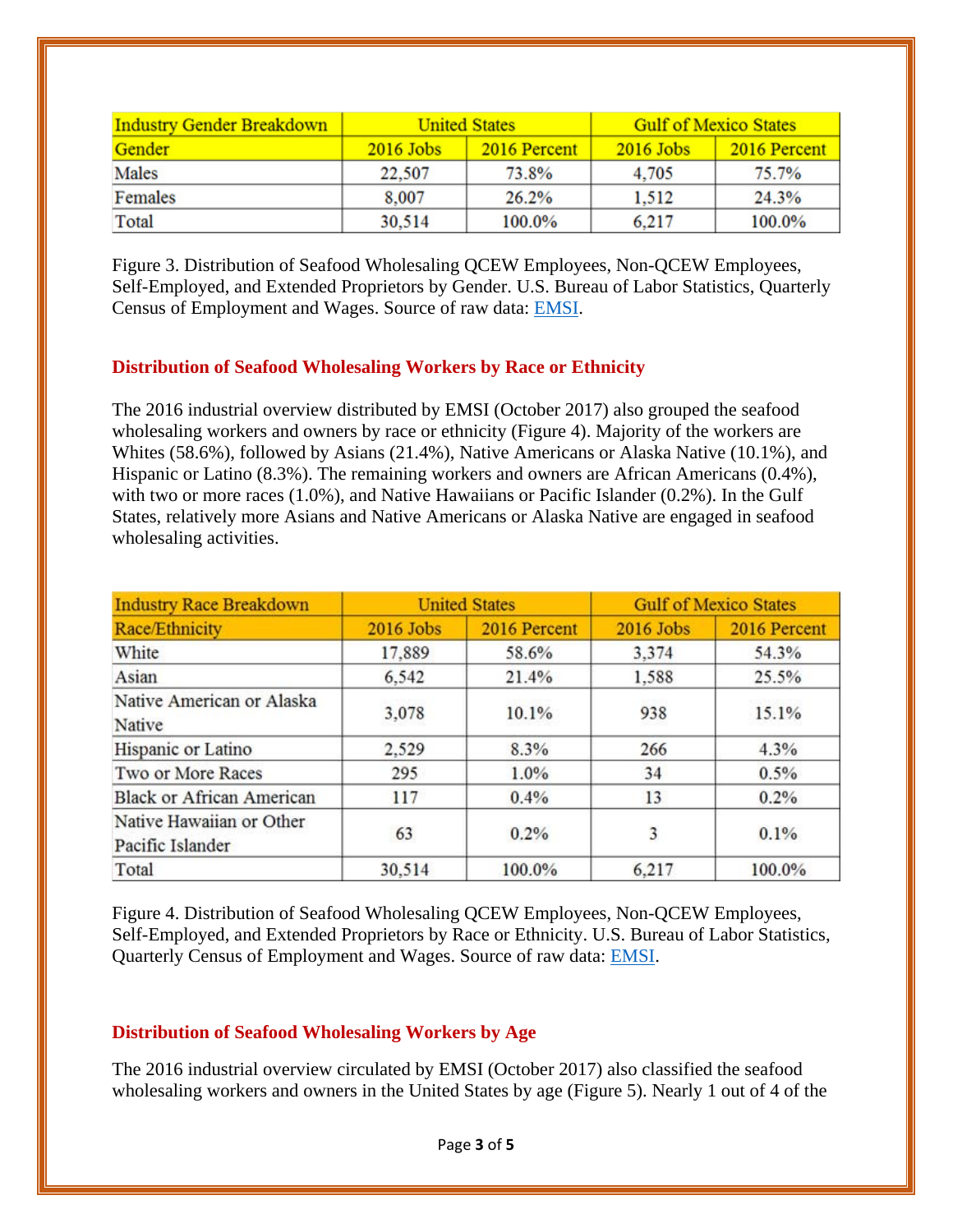workers and owners are 55 years old and above. The 45-55 years old seafood wholesaling workers and owners consisted of 26.8 percent of the total. The 35-44 years old age group added 22.2 percent of the total. More than 1 out of 4 of the workers and owners are below 35 years old. The age grouping of the seafood wholesaling workers and owners in the Gulf States are similar to that of the national breakdown.

| <b>Industry Age Breakdown</b> | <b>United States</b> |              | <b>Gulf of Mexico States</b> |              |
|-------------------------------|----------------------|--------------|------------------------------|--------------|
| Age                           | 2016 Jobs            | 2016 Percent | 2016 Jobs                    | 2016 Percent |
| $14 - 18$                     | 257                  | 0.8%         | 29                           | 0.5%         |
| $19 - 24$                     | 1,901                | 6.2%         | 327                          | 5.3%         |
| $25 - 34$                     | 5,795                | 19.0%        | 1.179                        | 19.0%        |
| $35 - 44$                     | 6,784                | 22.2%        | 1,465                        | 23.6%        |
| $45 - 54$                     | 8.163                | 26.8%        | 1.701                        | 27.4%        |
| 55-64                         | 5,867                | 19.2%        | 1,173                        | 18.9%        |
| $65+$                         | 1,749                | 5.7%         | 343                          | 5.5%         |
| Total                         | 30.514               | 100.0%       | 6.217                        | 100.0%       |

Figure 5. Distribution of Seafood Wholesaling QCEW Employees, Non-QCEW Employees, Self-Employed, and Extended Proprietors by Age. U.S. Bureau of Labor Statistics, Quarterly Census of Employment and Wages. Source of raw data: EMSI.

#### **Seafood Wholesaling Businesses Registered in MarketMaker**

If you need an online database of local seafood wholesaling businesses, you may use the search tool in Mississippi MarketMaker or other state MarketMaker programs:

**States: AL, AK, AZ, AR, CA, CO, CT, DC, DE, FL, GA, HI, ID, IL, IN, IA, KS, KY, LA, ME, MD, MA, MI, MN, MS, MO, MT, NE, NV, NH, NJ, NM, NY, NC, ND, OH, OK, OR, PA, RI, SC, SD, TN, TX, UT, VT, VA, WA, WV, WI, or WY » Type: Wholesaler » Profile: Wholesaler > Fish/Shellfish/Seafood** 

More than 4,000 seafood wholesaling businesses in the United States registered their business profiles in MarketMaker. Click this **LINK** to view the search results online. You can sort the results alphabetically, by relevance, or by the distance to your current location.